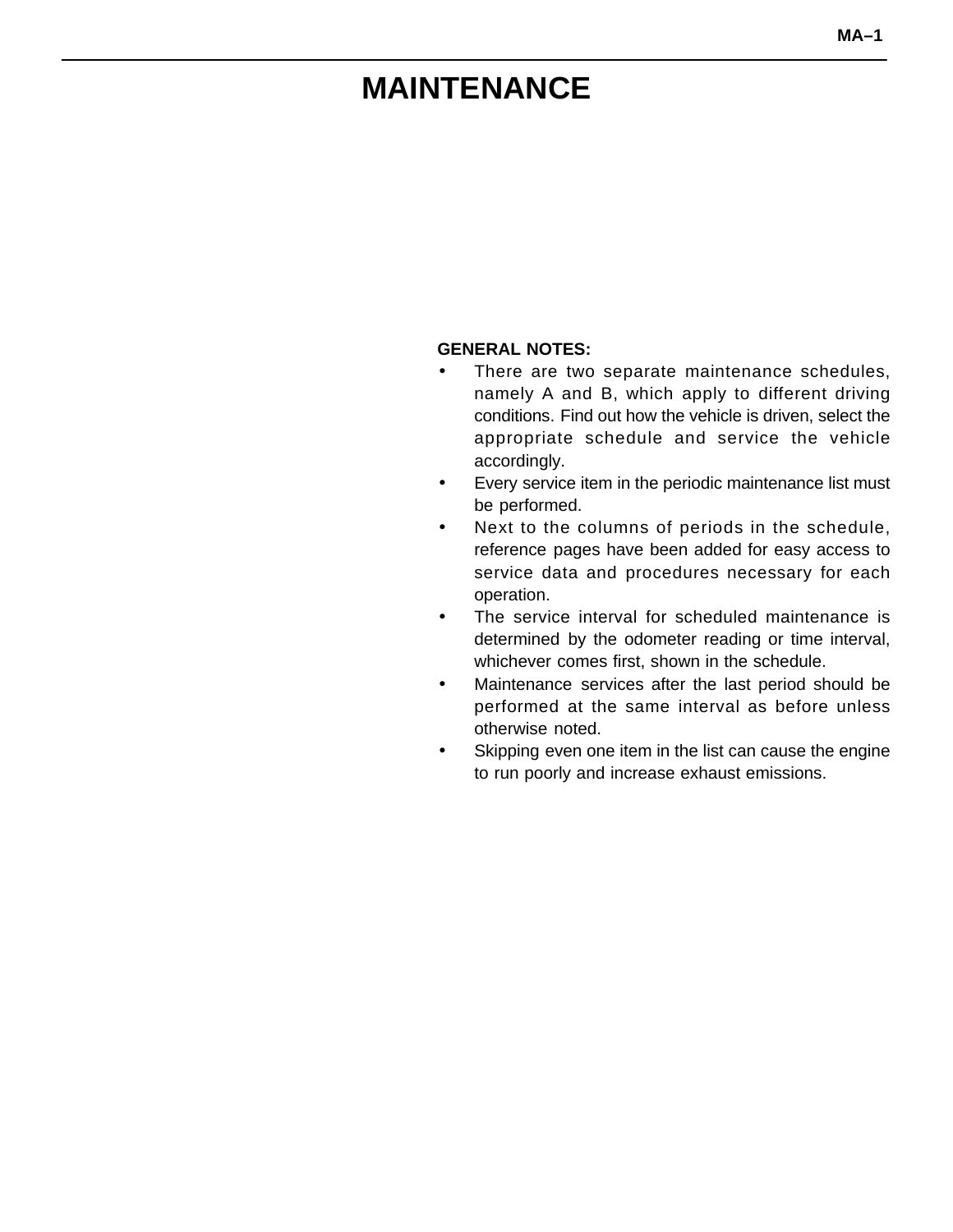# <span id="page-1-0"></span>**MAINTENANCE SCHEDULE**

## **SCHEDULE A**

#### **CONDITIONS:**

- Towing a trailer, using a camper or car top carrier.
- Repeated short trips of less than 8 km (5 miles) with outside temperature remaining below freezing.
- Extensive idling and/or low speed driving for long distances, such as police, taxi or door–to –door delivery use.
- Operating on dusty, rough, muddy or salt spread roads.

Maintenance operation:  $A =$  Check and adjust if necessary.

 $R =$  Replace, change or lubricate.

I = Inspect and correct or replace if necessary.

|                 | Service Interval<br>(Lise odomater                                  | Maintenance services beyond 96,000 km (60,000 miles) should continue to be performed at the same intervals.<br>shown for each maintenance schedule. |     |      |    |                                                           |    |   |                                                                                                                     |    |   |                  |   |    |       |   |       |                         |                                               | See page                  |  |
|-----------------|---------------------------------------------------------------------|-----------------------------------------------------------------------------------------------------------------------------------------------------|-----|------|----|-----------------------------------------------------------|----|---|---------------------------------------------------------------------------------------------------------------------|----|---|------------------|---|----|-------|---|-------|-------------------------|-----------------------------------------------|---------------------------|--|
| System          | reading or months.<br>whichever comes first)                        | <b>K1.000 km</b>                                                                                                                                    | 1.8 |      | 13 |                                                           | 34 |   |                                                                                                                     |    |   |                  |   |    |       |   |       | 98                      |                                               | (item No.)                |  |
|                 | Maintenance items                                                   | x 1,000 miles                                                                                                                                       |     | 3.76 | 75 | 11.26                                                     | w  |   | 18.75 22.5 26.25                                                                                                    | 30 |   | 39.76 37.5 41.35 |   | 45 | 48.76 |   | 54.75 |                         | Months                                        |                           |  |
| <b>FNGINE</b>   | Timing belt (1)                                                     |                                                                                                                                                     |     |      |    |                                                           |    |   |                                                                                                                     |    |   |                  |   |    |       |   |       | A                       |                                               | MA-6 litem 1)             |  |
|                 | Valve classrance                                                    |                                                                                                                                                     |     |      |    |                                                           |    |   |                                                                                                                     |    |   |                  |   |    |       |   |       | ۸                       | A: Every 72 months                            | MA-9 (ilem 12)            |  |
|                 | Drive belt                                                          |                                                                                                                                                     |     |      |    |                                                           |    |   | t: First period 96,000 km (60,000 miles) or 72 months.<br>t: After that every 12,000 km (7,500 miles) or 12 months. |    |   |                  |   |    |       |   |       |                         |                                               | $\overline{MA}-6$ (hem 2) |  |
|                 | Engine oil                                                          | 2JZ-GE engine                                                                                                                                       | й.  |      |    |                                                           |    |   | n                                                                                                                   | п. | в | ×.               | R | R  | в     | R | R     | я                       | R: Every 6 months                             |                           |  |
|                 |                                                                     | 2JZ-GTE engine                                                                                                                                      |     |      |    |                                                           |    |   | R: Every 2,500 miles (4,000 km) or 3 months.                                                                        |    |   |                  |   |    |       |   |       |                         |                                               | MA-7 literatu             |  |
|                 | Engine oil filter                                                   | 2JZ-GE engine                                                                                                                                       |     |      |    |                                                           |    |   |                                                                                                                     |    | ٠ | м                |   |    |       | R | R.    | $\overline{\mathbf{B}}$ | R: Every 6 months                             |                           |  |
|                 |                                                                     | 2JZ-GTE engine                                                                                                                                      |     |      |    |                                                           |    |   | R: Every 5,000 miles (8,000 km) or 6 months.                                                                        |    |   |                  |   |    |       |   |       |                         |                                               | MA-7 literm 60            |  |
|                 | Engine coolant                                                      |                                                                                                                                                     |     |      |    |                                                           |    |   | R: First period 72,000 km (45,000 miles) or 36 months.<br>R: After that every 48,000 km (30,000 miles) or 24 months |    |   |                  |   |    |       |   |       |                         |                                               | MA-8 fitum 71             |  |
|                 | <b>Exhaust pipes and mountings</b>                                  |                                                                                                                                                     |     |      |    |                                                           |    |   |                                                                                                                     |    |   |                  |   |    |       |   |       |                         | I: Every 24 months                            | MA-9 (item 11)            |  |
| <b>FUEL</b>     | Air filter (2)*                                                     |                                                                                                                                                     |     |      |    |                                                           |    |   |                                                                                                                     |    |   |                  |   |    |       |   |       |                         | <b>L</b> Every 6 months<br>R: Every 36 months | MA-6 0tem 3, 48           |  |
|                 | Fuel lines and connections (3)                                      |                                                                                                                                                     |     |      |    |                                                           |    |   |                                                                                                                     |    |   |                  |   |    |       |   |       |                         | It Every 36 months                            | MA-9 (item 10)            |  |
|                 | Fuel tank cap gasket                                                |                                                                                                                                                     |     |      |    |                                                           |    |   |                                                                                                                     |    |   |                  |   |    |       |   |       | R                       | R: Every 72 months                            | MA-9 (item 9)             |  |
| <b>IGNITION</b> | Spark plugs (Pletinum tipped type)                                  |                                                                                                                                                     |     |      |    |                                                           |    |   |                                                                                                                     |    |   |                  |   |    |       |   |       | R                       | R: Every 72 months                            | MA-7 (item 5)             |  |
| <b>EVAP</b>     | Charcoal canister                                                   | New York and<br>California only                                                                                                                     |     |      |    |                                                           |    |   |                                                                                                                     |    |   |                  |   |    |       |   |       |                         | <b>E Every 72 months</b>                      | MA-8 Ditem BL             |  |
| <b>BRAKES</b>   | Brake linings and drums (4)                                         |                                                                                                                                                     |     |      |    |                                                           | ٠  | ٠ |                                                                                                                     | ٠  |   | ٠                |   | ı  |       |   |       |                         | I: Every 12 months                            | MA-11 (item 15)           |  |
|                 | Brake pads and discs (Front and rear)                               |                                                                                                                                                     |     |      |    |                                                           |    |   |                                                                                                                     | п  |   |                  |   |    |       |   |       |                         | I: Every 12 months                            | MA-11 (item 14)           |  |
|                 | <b>Brake line pipes and hoses</b>                                   |                                                                                                                                                     |     |      |    |                                                           |    |   |                                                                                                                     |    |   |                  |   |    |       |   |       |                         | It Every 24 months                            | MA-10 [hem 13]            |  |
| <b>CHASSIS</b>  | Stearing linkage                                                    |                                                                                                                                                     |     |      |    |                                                           |    |   |                                                                                                                     |    |   |                  |   |    |       |   |       |                         | L Every 12 months                             | MA-12   item 160          |  |
|                 | SRS airbag                                                          |                                                                                                                                                     |     |      |    | It First period 10 years.<br>I: After that every 2 years. |    |   |                                                                                                                     |    |   |                  |   |    |       |   |       |                         |                                               | MA-12 litem 171           |  |
|                 | <b>Ball joints and dust covers</b>                                  |                                                                                                                                                     |     |      |    |                                                           |    |   |                                                                                                                     |    |   |                  |   |    |       |   |       |                         | t Every 12 months                             | MA-13 (kem 19)            |  |
|                 | Automatic transmission, manual<br>transmission and differential oil |                                                                                                                                                     |     |      |    |                                                           | R  |   |                                                                                                                     | 曲  |   |                  |   | я  |       |   |       | R                       | R: Every 24 months                            | MA-14, 15<br>6tem 20, 21/ |  |
|                 | Steering gear housing oil (5)                                       |                                                                                                                                                     |     |      |    |                                                           |    |   |                                                                                                                     |    |   |                  |   | ı  |       |   |       |                         | I: Every 24 months                            | MA-13 (item 15)           |  |
|                 | Bolts and nuts on chassis and body (6)                              |                                                                                                                                                     |     |      |    |                                                           |    |   |                                                                                                                     |    |   |                  |   |    |       |   |       |                         | It Every 12 months                            | MA-16 (item 22)           |  |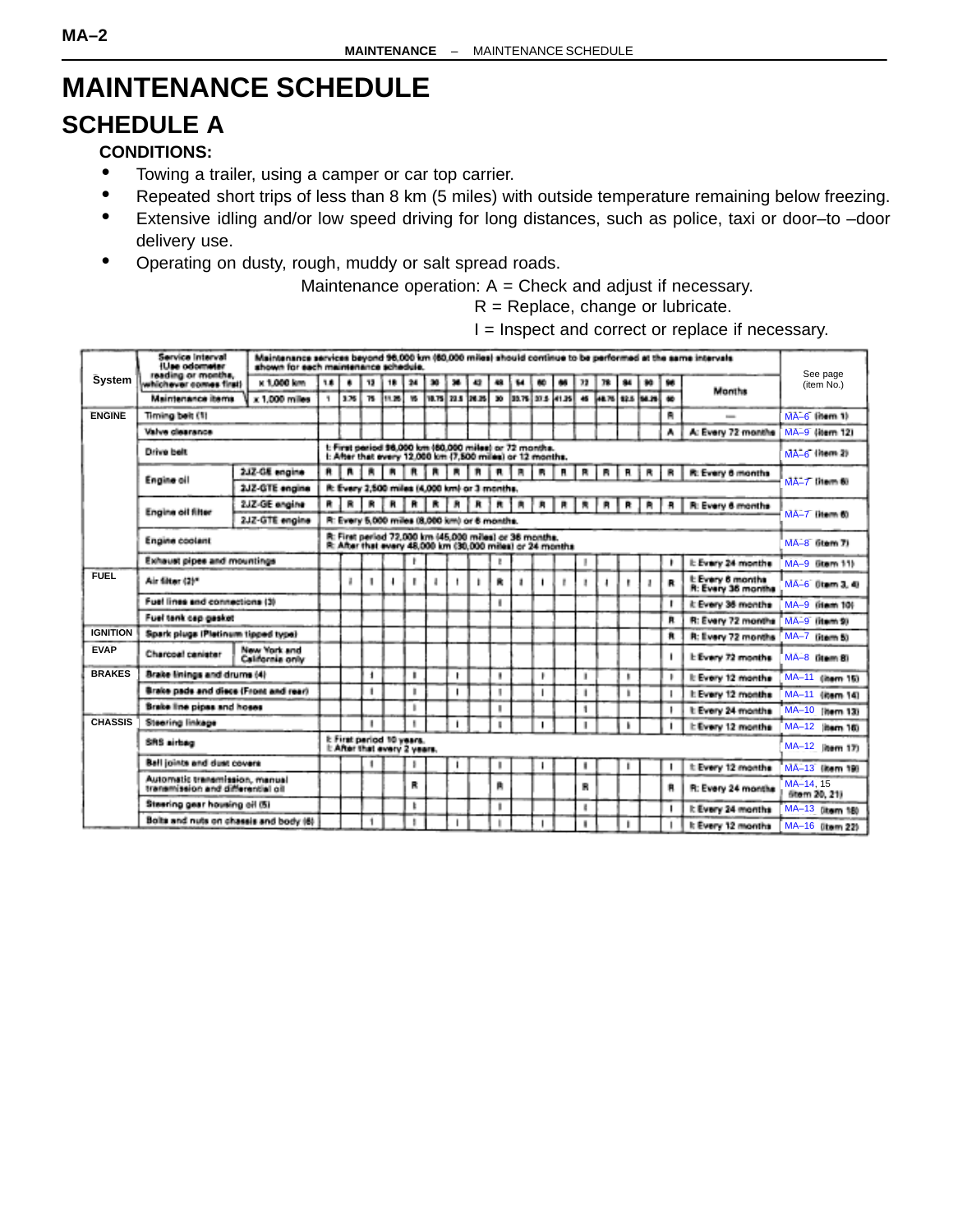<span id="page-2-0"></span>\* mark indicates maintenance which is part of the warranty conditions for the Emission Control Systems. The warranty period is in accordance with the owner's guide or the warranty booklet. 2JZ–GE:

\*: For vehiles sold in California, Massachusetts, New Jersey, Connecticut and New York only.

2JZ–GTE:

\*: For vehiles sold in California and Massachusetts only.

- (1) Applicable to vehicles operated under conditions of extensive idling and/or low speed driving for long distances such as police, taxi or door–to–door delivery use.
- (2) Applicable when operating mainly on dusty roads.
- (3) Includes inspection of fuel tank band and vapor vent system.
- (4) Also applicable to drum lining for parking brake. For other usage conditions, refer to SCHEDULE B.
- (5) Check for oil leaks from steering gear housing.
- (6) Applicable only when operating mainly on rough, muddy roads. The applicable parts are listed below. For other usage conditions, refer to SCHEDULE B.
	- Front and rear suspension member to cross body.
	- Bolts for sheat installation.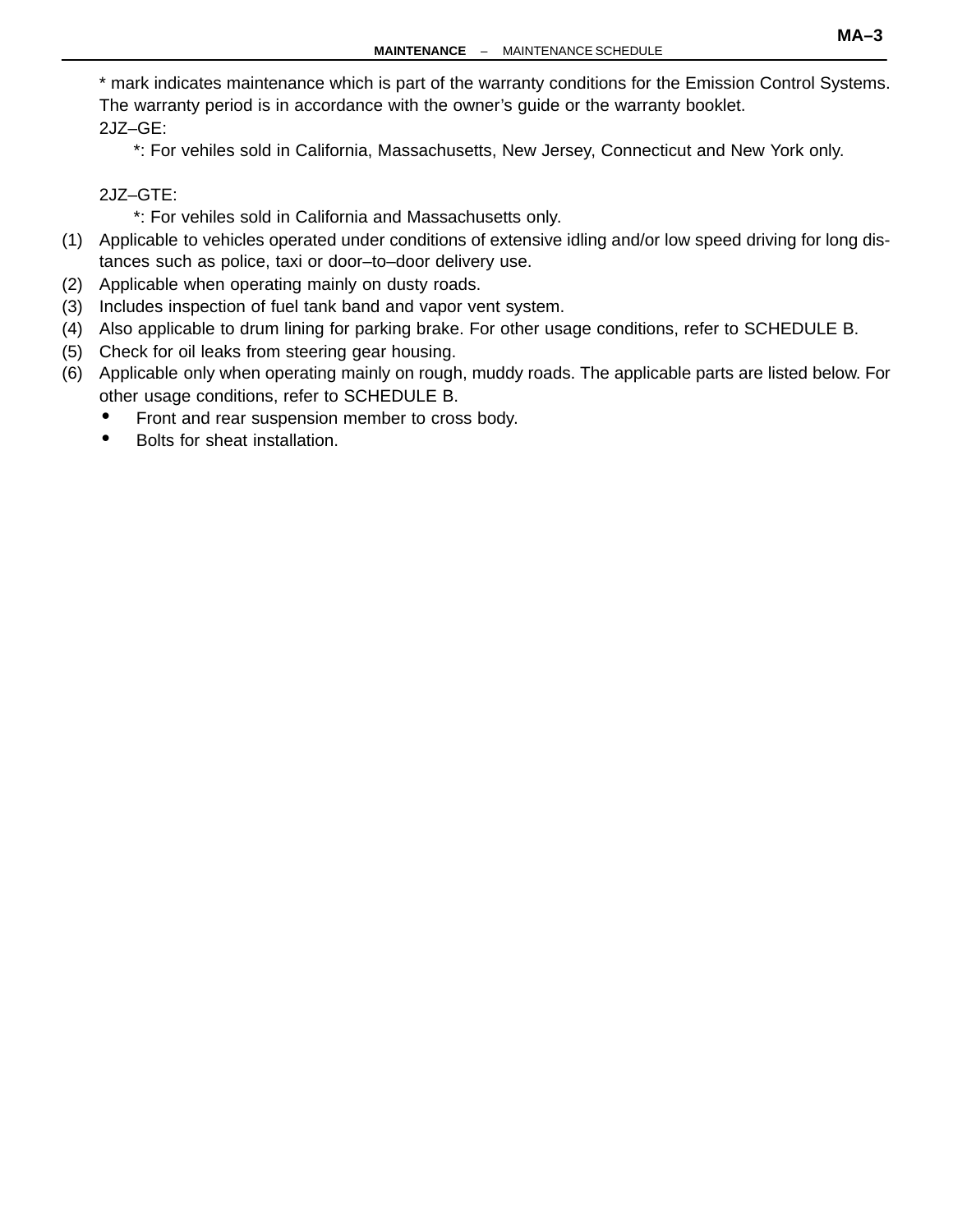## <span id="page-3-0"></span>**SCHEDULE B**

**CONDITIONS:**

Conditions others than those listed for SCHEDULE A.

Maintenance operation:  $A =$  Check and adjust if necessary.

 $R =$  Replace, change or lubricate.

I = Inspect and correct or replace if necessary.

|                 | Service interval<br>(Use odometer reading                           |  | performed at the same intervals shown for each maintenance schedule. |     |     |                                                                                                                      |                                                        |    |      |    |      |    | Maintenance services beyond 96,000 km (60,000 miles) should continue to be | See page          |
|-----------------|---------------------------------------------------------------------|--|----------------------------------------------------------------------|-----|-----|----------------------------------------------------------------------------------------------------------------------|--------------------------------------------------------|----|------|----|------|----|----------------------------------------------------------------------------|-------------------|
| <b>System</b>   | or months, whichever<br>comes first)                                |  | x 1,000 km                                                           | 1.6 | 12  | 24                                                                                                                   | 36                                                     | 48 | 60   | 72 | 84   | 96 | Months                                                                     | (item No.)        |
|                 | Maintenance items                                                   |  | $\times$ 1.000 miles                                                 |     | 7.5 | 15                                                                                                                   | 22.5                                                   | 30 | 37.5 | 45 | 52.5 | 60 |                                                                            |                   |
| <b>ENGINE</b>   | Valve clearance                                                     |  |                                                                      |     |     |                                                                                                                      |                                                        |    |      |    |      |    | A: Every 72 months                                                         | MA-9 (item 12)    |
|                 | Drive belt                                                          |  |                                                                      |     |     |                                                                                                                      | I: First period 98,000 km (60,000 miles) or 72 months. |    |      |    |      |    | I: After that every 12,000 km (7,500 miles) or 12 months.                  | MA-6 (Item 2)     |
|                 |                                                                     |  | 2JZ-GE engine                                                        | R I | в.  | к                                                                                                                    |                                                        |    |      | R  |      |    | R: Every 12 months                                                         | MA-7 (Item 6)     |
|                 | Engine oil                                                          |  | 2JZ-GTE engine                                                       |     |     |                                                                                                                      | R: Every 5,000 miles (8,000 km) or 6 months.           |    |      |    |      |    |                                                                            | MA-8 (item 5)     |
|                 |                                                                     |  | 2JZ-GE engine                                                        | R   | R   | R                                                                                                                    |                                                        |    |      |    |      |    | R: Every 12 months                                                         | $MA-7$ (item 6)   |
|                 | Engine oil filter                                                   |  | 2JZ-GTE engine                                                       |     |     |                                                                                                                      | R: Every 10,000 miles (16,000 km) or 12 months.        |    |      |    |      |    |                                                                            | MA-8 (item 13)    |
|                 | Engine coolant                                                      |  |                                                                      |     |     | R: First period 72,000 km (45,000 miles) or 36 months.<br>R: After that every 48,000 km (30,000 miles) or 24 months. | MA-8 (item 7)                                          |    |      |    |      |    |                                                                            |                   |
|                 | Exhaust pipes and mountings                                         |  |                                                                      |     |     |                                                                                                                      |                                                        |    |      |    |      |    | I: Every 36 months                                                         | MA-9 (item 11)    |
| <b>FUEL</b>     | Air filter*                                                         |  |                                                                      |     |     |                                                                                                                      |                                                        | R  |      |    |      | R  | R: Every 36 months                                                         | $MA-6$ (item 4)   |
|                 | Fuel lines and connections (1)                                      |  |                                                                      |     |     |                                                                                                                      |                                                        | п  |      |    |      |    | I: Every 36 months                                                         | MA-9 (item 10)    |
|                 | Fuel tank cap gasket                                                |  |                                                                      |     |     |                                                                                                                      |                                                        |    |      |    |      | R  | R: Every 72 months                                                         | MA-9 (item 9)     |
| <b>IGNITION</b> | Spark plugs (Platinum tipped type)                                  |  |                                                                      |     |     |                                                                                                                      |                                                        |    |      |    |      | R  | R: Every 72 months                                                         | MA-7 (item 5)     |
| <b>EVAP</b>     | Charcoal canister                                                   |  | New York and<br>California only                                      |     |     |                                                                                                                      |                                                        |    |      |    |      |    | I: Every 72 months                                                         | MA-8   (item 8)   |
| <b>BRAKES</b>   | Brake linings and drums (2)                                         |  |                                                                      |     |     |                                                                                                                      |                                                        |    |      | п  |      |    | I: Every 24 months                                                         | MA-11 (item 15)   |
|                 | Brake pads and discs (Front and rear)                               |  |                                                                      |     |     | ٠                                                                                                                    |                                                        |    |      | п  |      |    | I: Every 24 months                                                         | MA-11 (Item 14)   |
|                 | Brake line pipes and hoses                                          |  |                                                                      |     |     |                                                                                                                      |                                                        |    |      | п  |      |    | I: Every 24 months                                                         | MA-10   (item 13) |
| <b>CHASSIS</b>  | <b>Steering linkage</b>                                             |  |                                                                      |     |     |                                                                                                                      |                                                        |    |      |    |      |    | I: Every 24 months                                                         | MA-12   (item 16) |
|                 | SRS airbag                                                          |  |                                                                      |     |     |                                                                                                                      | I: First period 10 years. L After that every 2 years.  |    |      |    |      |    |                                                                            | MA-12 (litem 17)  |
|                 | <b>Ball joints and dust covers</b>                                  |  |                                                                      |     |     |                                                                                                                      |                                                        |    |      |    |      |    | I: Every 24 months                                                         | MA-13 (item 19)   |
|                 | Automatic transmission, manual<br>transmission differential oil (3) |  |                                                                      |     |     |                                                                                                                      |                                                        | ۱  |      |    |      |    | I: Every 24 months                                                         | MA-14 (illem 20)  |
|                 | Diferential (LSD)                                                   |  |                                                                      |     |     |                                                                                                                      |                                                        | R  |      |    |      | R  | I: Every 24 months<br>R: Every 48 months                                   | MA-15 (tem 20)    |
|                 | Steering gear housing oil (4)                                       |  |                                                                      |     |     | 1                                                                                                                    |                                                        | ı  |      |    |      |    | I: Every 24 months                                                         | MA-13 (item 18)   |
|                 | Bolts and nuts on chassis and body (5)                              |  |                                                                      |     |     |                                                                                                                      |                                                        | т  |      |    |      |    | I: Every 24 months                                                         | MA-16 [item 22]   |

 $\star$  mark indicates maintenance which is part of the warranty conditions for the Emission Control Systems. The warranty period is in accordance with the owner's guide or the warranty booklet. 2JZ–GE:

**★: For vehiles sold in California, Massachusetts, New Jersey, Connecticut and New York only.** 2JZ–GTE:

 $\star$ : For vehiles sold in California and Massachusetts only.

- (1) Includes inspection of fuel tank band and vaper vent system.
- (2) Also applicable to drum lining for parking brake.
- (3) Check for leakage.
- (4) Check for oil leaks from steering gear housing.
- (5) The applicable parts are listed below.
	- Front and rear suspension member to cross body.
	- Bolts for sheat installation.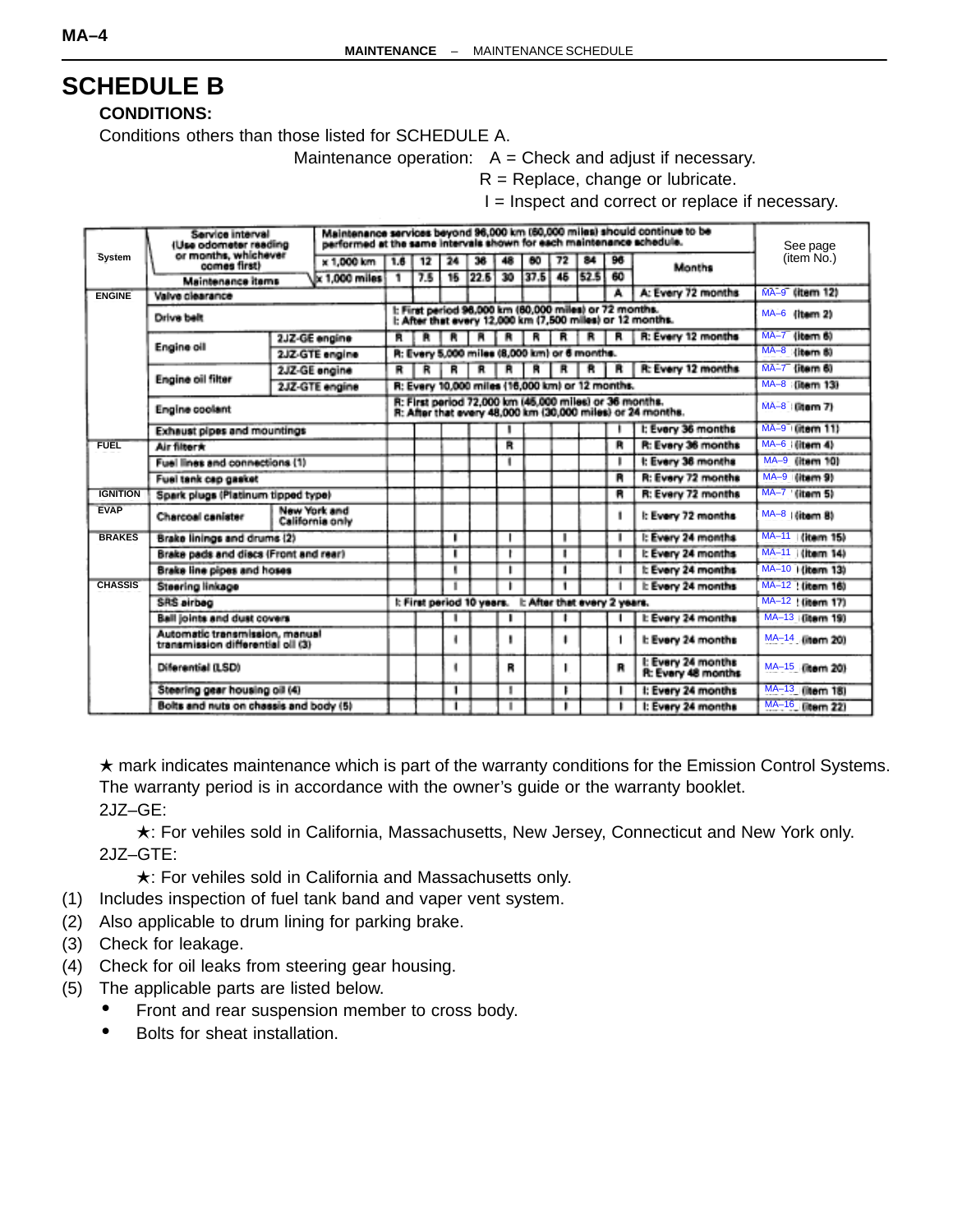## <span id="page-4-0"></span>**PREPARATION**

## **RECOMMENDED TOOLS**

| <b>Support Ford Street, Tennis</b> | the company's company's<br>09200-00010 | Engine Adjust Kit. |  |
|------------------------------------|----------------------------------------|--------------------|--|
|                                    |                                        |                    |  |

## **EQUIPMENT**

| Dial indicator   | Brake disc         |
|------------------|--------------------|
| Micrometer       | Brake disc         |
| Mirror           | Brake hose         |
| Thermometer      |                    |
| Torque wrench    |                    |
| Vernier calipers | Parking brake drum |

## **COOLANT**

|                               | ltem                                    | Capacity                                                                                                                                                          | Classification       |  |  |
|-------------------------------|-----------------------------------------|-------------------------------------------------------------------------------------------------------------------------------------------------------------------|----------------------|--|--|
| Engine coolant<br>(w/ Heater) | 2JZ-GE M/T<br>A/T<br>2JZ-GTE M/T<br>A/T | 7.3 liters (7.7 US qts, 6.4 lmp. qts)<br>8.3 liters (8.8 US qts, 7.3 lmp. qts)<br>9.5 liters (10.0 US qts, 8.4 lmp. qts)<br>9.4 liters (9.9 US qts, 8.3 lmp. qts) | Ethylene-glycol base |  |  |

## **LUBRICANT**

| ltem                                                                                     |                   | Capacity                                                                       | Classification                                                                                                                                                                 |
|------------------------------------------------------------------------------------------|-------------------|--------------------------------------------------------------------------------|--------------------------------------------------------------------------------------------------------------------------------------------------------------------------------|
| Engine oil (Drain and refill)<br>w/ Oil filter change<br>w/o Oil filter change           | $(2JZ-GE)$        | 5.3 liters (5.6 US qts, 4.7 lmp. qts)<br>4.9 liters (5.2 US qts, 4.3 lmp. qts) | API grade SH, Energy-Conserving II<br>multigrade engine oil or ILSAC multi-<br>grade engine oil and recommended<br>viscosity oil, with SAE 5W-30 being<br>preferred engine oil |
| Engine oil (Drain and refill) (2JZ-GTE)<br>w/ Oil filter change<br>w/o Oil filter change |                   | 5.0 liters (5.3 US qts, 4.4 lmp. qts)<br>4.7 liters (5.0 US qts, 4.1 lmp. qts) | API grade SH, Energy-Conserving II<br>mutigrade engine oil or ILSAC multi-<br>grade engine oil and recommended<br>viscosity oil                                                |
| Manual transmission oil                                                                  | 2JZ-GE<br>2JZ-GTE | 2.6 liters (2.7 US qts, 2.3 lmp. qts)<br>1.8 liters (1.9 US qts, 1.6 lmp. qts) | API GL-5 SAE 75W-90<br>Castle gear oil V160                                                                                                                                    |
| Automatic transmission<br>fluid (Drain and refill)                                       | 2JZ-GE<br>2JZ-GTE | 1.6 liters (1.7 US qts, 1.4 lmp. qts)<br>1.9 liters (2.0 US qts, 1.7 lmp. qts) | ATF DEXRON® II<br>ATF TYPE T-II                                                                                                                                                |
| Differential oil                                                                         |                   | 1.35 liters (1.43 US qts, 1.19 lmp. qts)                                       | API GL-5<br>Above-18 $\degree$ C (0 $\degree$ F)<br><b>SAE 90</b><br>Below-18 $\degree$ C (0 $\degree$ F)<br>SAE 80W-90 or 80W                                                 |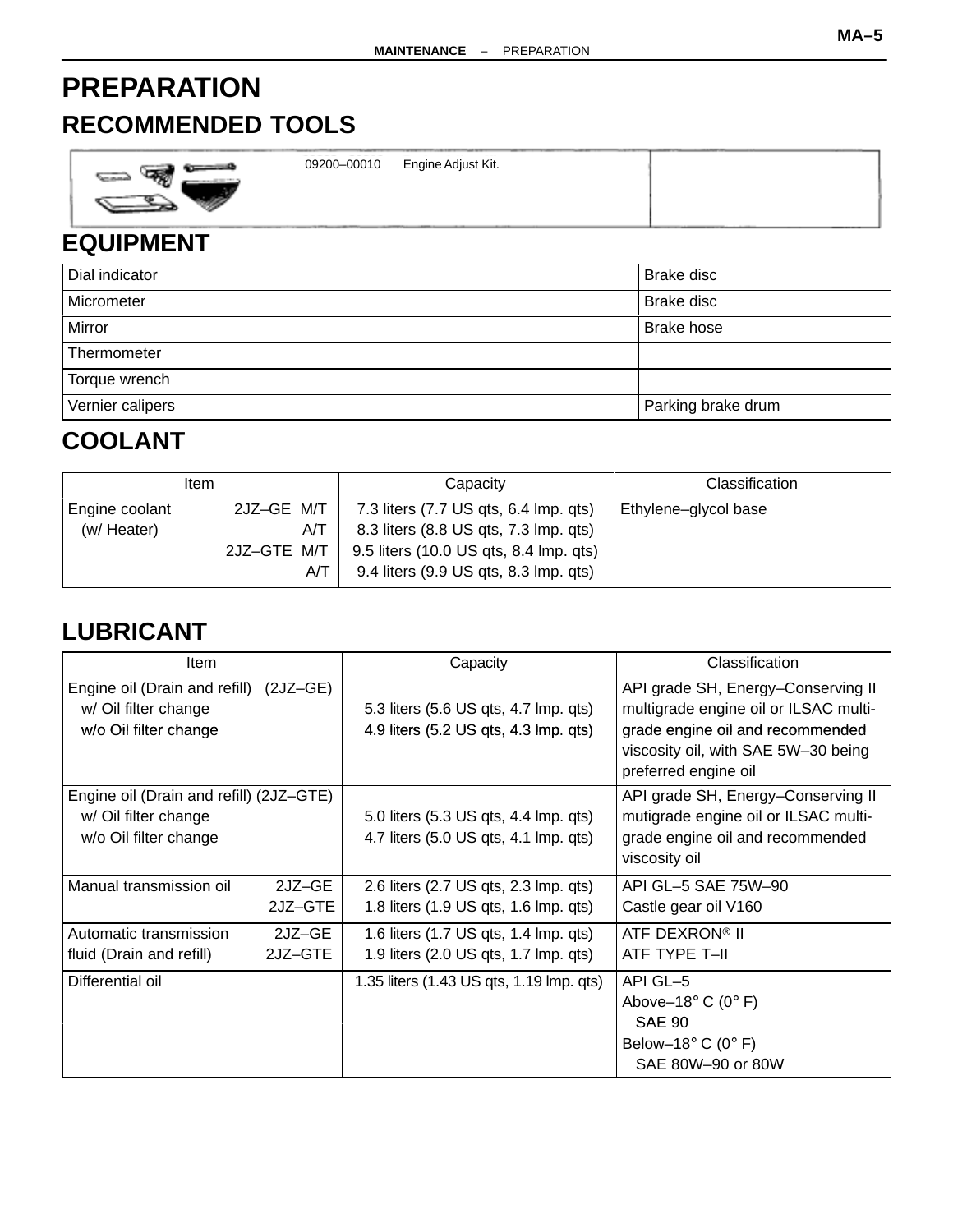# <span id="page-5-0"></span>**NACKAI**

## **MAINTENANCE OPERATIONS ENGINE**

**Cold Engine Operations**

- **1. REPLACE TIMING BELT (See timing belt removal and installation in Engine Mechanical)**
- **2. INSPECT DRIVE BELT (See step 3 in on–vehicle insection in Charging System)**

#### **3. INSPECT AIR FILTER**

- (a) Remove the air filter.
- (b) Visually check that the air filter is not excessively damaged or oily.

If necessary, replace the air filter.

- (c) Clean the air filter with compressed air. First blow from the inside thoroughly, then blow off the outside of the air filter.
- (d) Reinstall the air filter.
- **4. REPLACE AIR FILTER** Replace the air filter with a new one.
- **5. REPLACE SPARK PLUGS**
- (a) 2JZ–GE: Remove the throttle body. (See throttle body removal in SFI System)
- (b) Remove the No.3 timing belt cover.
- (c) 2JZ–GE: Remove the cylinder head rear cover.



(d) Disconnect the high–tension cords at the rubber boot. Do not pull on the high–tension cords.

**NOTICE: Pulling on or bending the cords may damage the conductor inside.**

(e) Using a 16 mm plug wrench, remove the 6 spark plugs.



(f) Check the electrode gap of new spark plugs. **Correct electrode gap: 1.1 mm (0.043 in.)**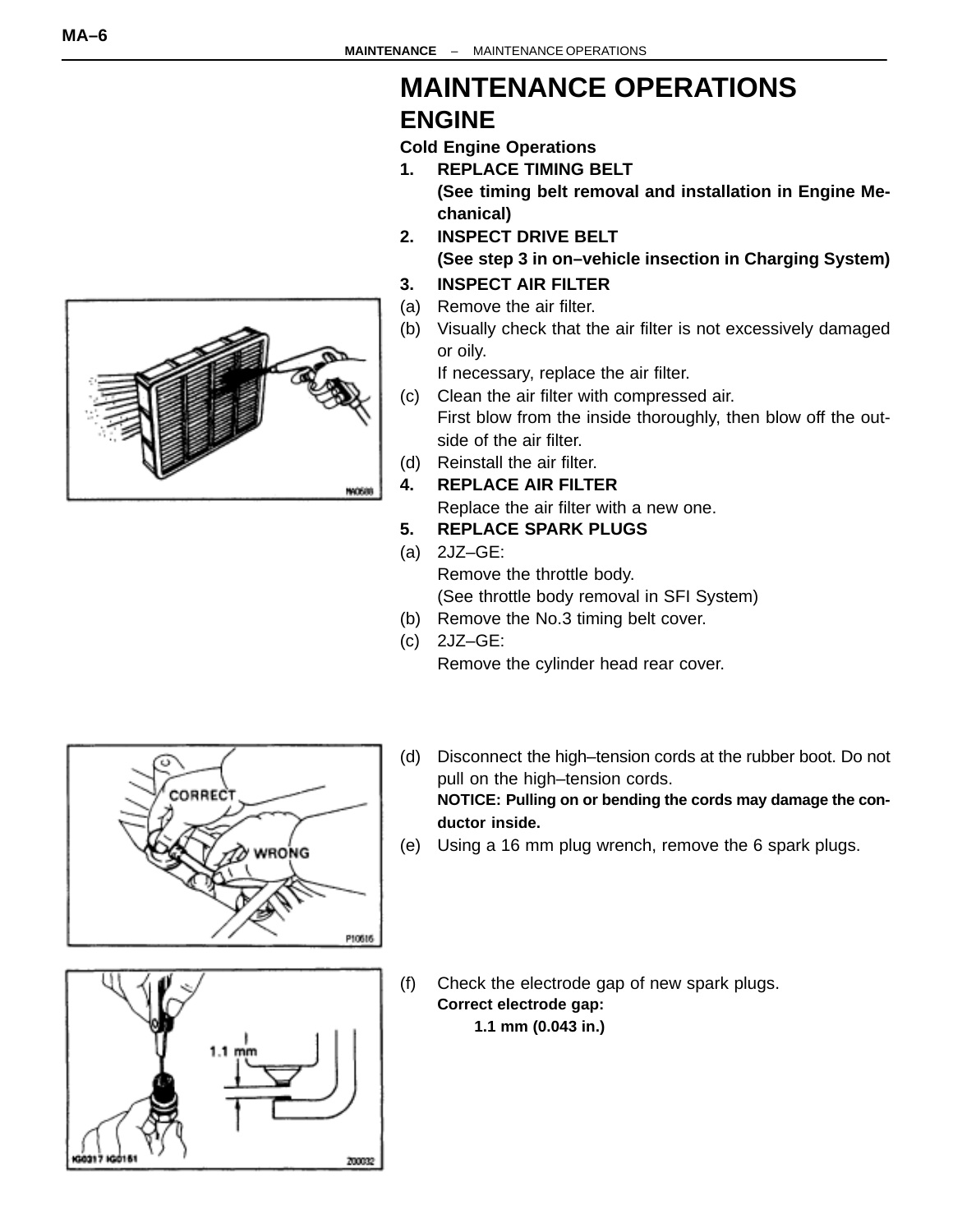<span id="page-6-0"></span>

**NOTICE: If adjusting the gap of a new spark plug, bend only the base of the ground electrode. Do not touch the tip.**





- (g) Using a 16 mm plug wrench, reinstall the 6 spark plugs. **Torque: 18 N**⋅**m (180 kgf**⋅**cm, 13 ft**⋅**lbf)**
- (h) Reconnect the high–tension cords.
- (i) 2JZ–GE:

Reinstall the cylinder head rear cover.

- (j) Reinstall the No.3 timing belt cover.
- (k) 2JZ–GE: Reinstall the throttle body. (See throttle body installation in SFI System)
- **6. REPLACE ENGINE OIL AND OIL FILTER (See oil and filter replacement in Lubrication System)**

**2JZ–GE:**

**Oil grade:**

**API grade SH Energy–Conserving II multigrade engine oil or ILSAC multigrade engine oil. Recommended viscosity is as follows with SAE 5W–30 being the preferred engine oil for your vehicle.**

**Drain and refill capacity:**

**w/ Oil filter change**

**5.3 liters (5.6 US qts, 4.7 lmp. qts)**

**w/o Oil filter change**

**4.9 liters (5.2 US qts, 4.3 lmp. qts)**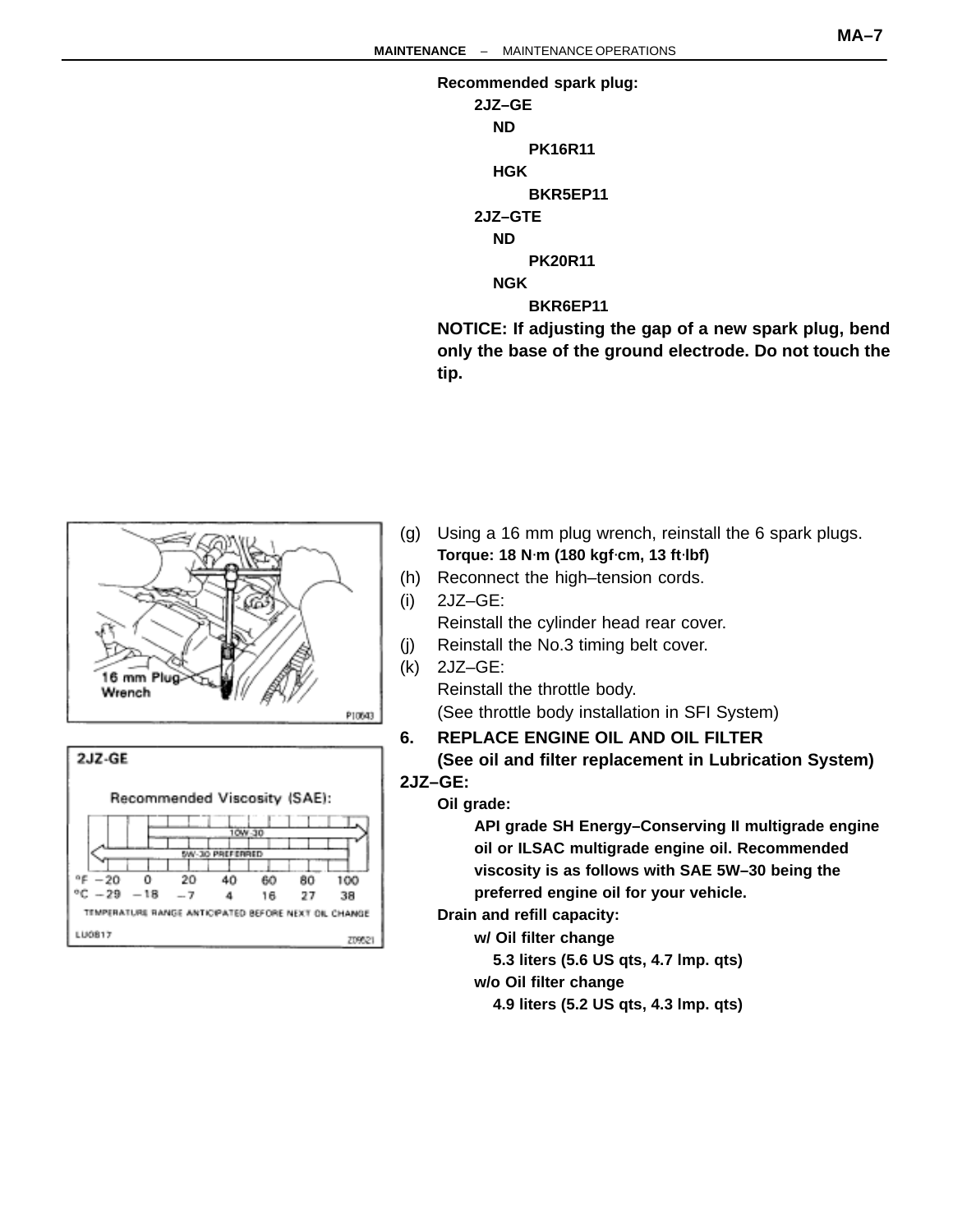<span id="page-7-0"></span>



#### **2JZ–GTE:**

#### **Oil grade:**

**API grade SH Energy–Conserving II multigrade engine oil or ILSAC multigrade engine oil. Recommended viscosity is given in the following chart.**

**Drain and refill capacity:**

**w/ Oil filter change**

**5.0 liters (5.3 US qts, 4.4 lmp. qts)**

**w/o Oil filter change**

**4.7 liters (5.0 US qts, 4.1 lmp. qts)**

#### **7. REPLACE ENGINE COOLANT**

**(See coolant replacement in Cooling System) Capacity (w/ Heater):**

**2JZ–GE**

#### **M/T**

**7.3 liters (7.7 US qts, 6.4 lmp. qts)**

**A/T**

**8.3 liters (8.8 US qts, 7.3 lmp. qts)**

#### **2JZ–GTE**

**M/T**

**9.5 liters (10.0 US qts, 8.4 lmp. qts)**

**A/T**

**9.4 liters (9.9 US qts, 8.3 lmp. qts)**

HINT:

- Use a good brand of ethylene–glycol base coolant and mix it according to the manufacturer's directions.
- Using coolant which includes more than 50% ethylene–glycol (but not more than 70%) is recommended.

#### **NOTICE:**

- **Do not use a alcohol type coolant.**
- **The coolant should be mixed with demineralized water or distilled water.**



#### **8. INSPECT CHARCOAL CANISTER**

- (a) Remove the charcoal canister.
- (b) Visually inspect the canister case.
- (c) Check for crogged each port and stuck check valve.
	- Using low compressed air  $(4.71 \text{ kPa} (48 \text{ gf/cm}^2, 0.68$ psi)), blow into port C and check that air flows without resistance from the other ports.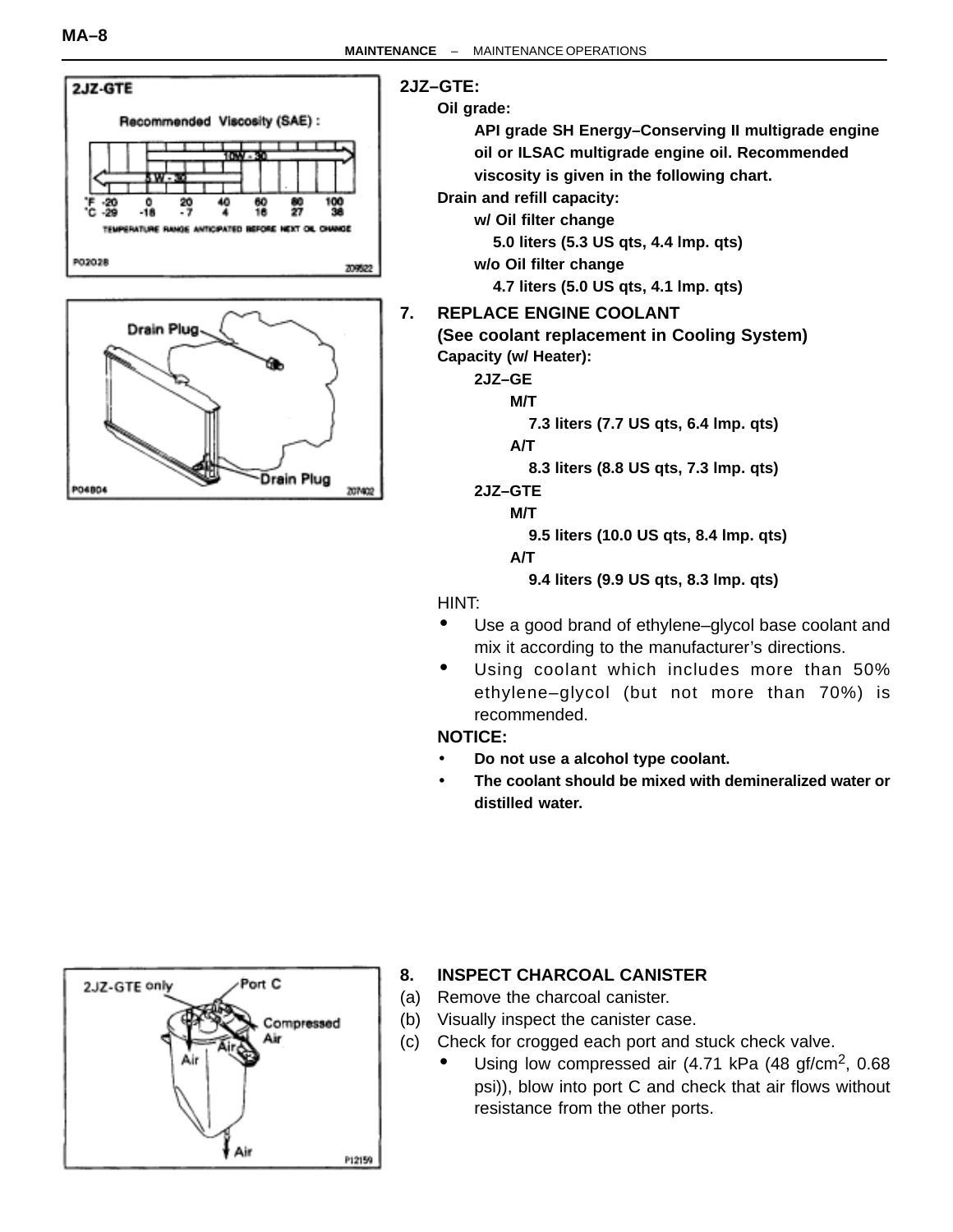<span id="page-8-0"></span>

Blow low compressed air  $(4.71 \text{ kPa} (48 \text{ qf/cm}^2, 0.68$ psi)) into port A and check that air does not flow from the other ports.

If operation is not as specified, replace the charcoal canister.

• 2JZ–GTE:

Blow low compressed air (4.71 kPa (48 gf/cm2, 0.68 psi)) into port B and check that air does not flow from the other ports.

If operation is not as specified, replace the charcoal canister.

(d) Clean the filter in the canister.

Clean the filter by blowing 294 kPa (3 kgf/cm2, 43 psi) of compressed air into port C while holding port A and B (2JZ–GTE only) closed.

#### **NOTICE:**

- **Do not attempt to wash the canister.**
- **No activated carbon should come out.**
- (e) Reinstall the charcoal canister.
- **9. REPLACE GASKET IN FUEL TANK CAP**
- (a) Remove the old gasket from the tank cap. Do not damage the cap.
- (b) Install a new gasket by hand.
- (c) Check the cap for damage or cracks.
- (d) Install the cap and check the torque limiter.
- **10. INSPECT FUEL LINES AND CONNECTIONS** Visually check the fuel lines for cracks, leakage, loose connections, deformation or tank band looseness.
- **11. INSPECT EXHAUST PIPES AND MOUNTINGS**

Visually check the pipes, hangers and connections for severe corrosion, leaks or damage.

**12. ADJUST VALVE CLEARANCE (See valve clearance inspection and adjustment in Engine Mechanical)**

**Valve clearance (Cold):**

**Intake**

**0.15–0.25 mm (0.006–0.010 in.)**

**Exhaust**

**0.25–0.35 mm (0.010–0.014 in.)**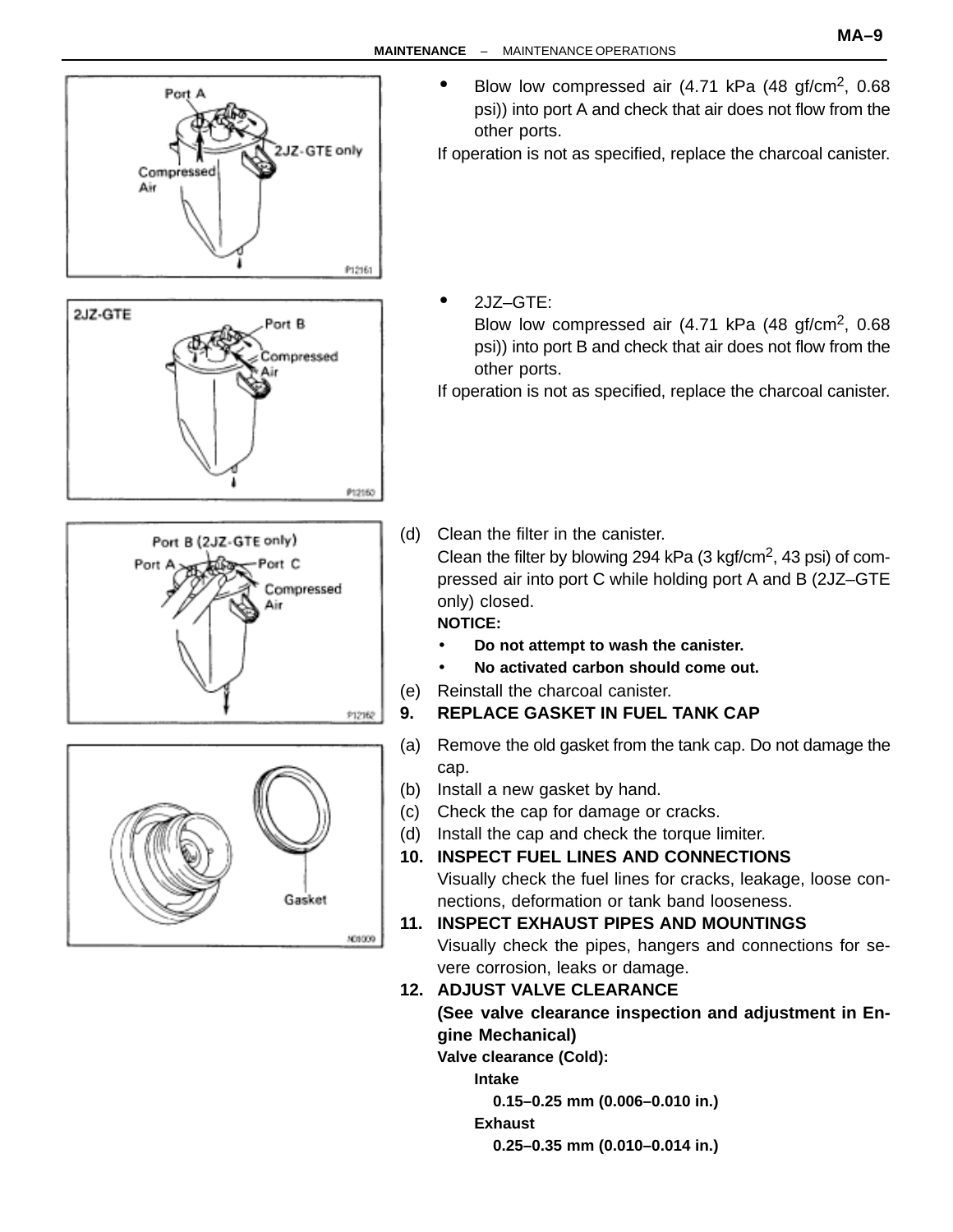<span id="page-9-0"></span>

# **BRAKES**

#### **13. INSPECT BRAKE LINE PIPES AND HOSES**

HINT: Check in a well lighted area. Check the entire circumference and length of the brake hoses using a mirror as required. Turn the front wheels fully right or left before checking the front brake.

(a) Check all brake lines and hoses for:

- Damage
- **Wear**
- **Deformation**
- **Cracks**
- **Corrosion**
- **Leaks**
- **Bends**
- **Twists**
- (b) Check all clamps for tightness and connections for leakage.
- (c) Check that the hoses and lines are clear of sharp edges, moving parts and the exhaust system.
- (d) Check that the lines installed in grommets pass through the center of the grommets.

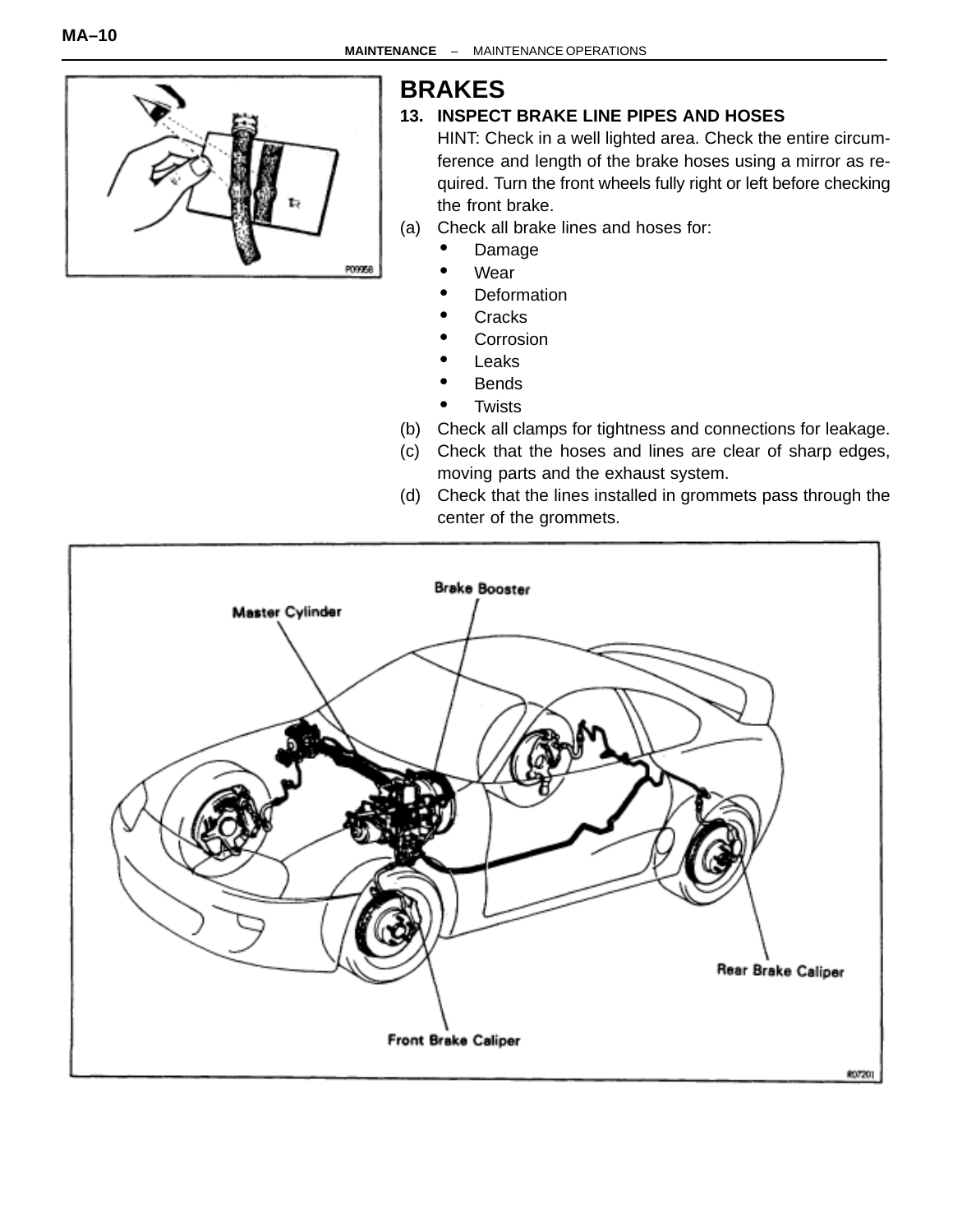

<span id="page-10-0"></span>

BROB97

(d) Settle the parking brake shoes and drum. When performing the road test in item 24, do the following: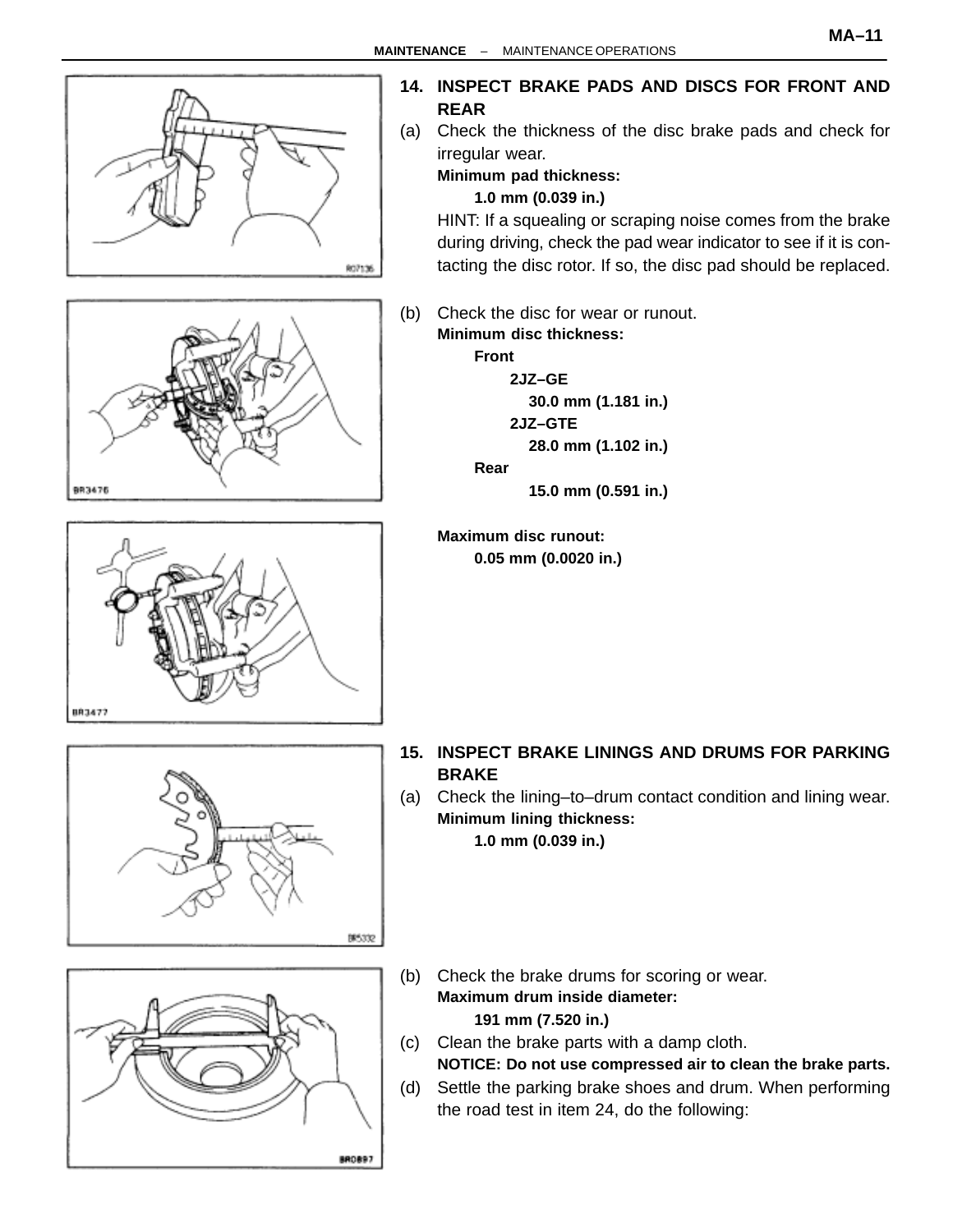- Drive the vehicle at approx. 50 km/h (30 mph) on a safe, level and dry road.
- With the parking brake button pushed in, pull on the lever with 88 N (9 kgf, 20 lbf) of force.
- Drive the vehicle for approx. 400 meters (1/4 mile) in this condition.
- Repeat this procedure 2 or 3 times.
- Check parking lever travel.

If necessary, adjust the parking brake.

## **CHASSIS**

#### **16. INSPECT STEERING LINKAGE**

(a) Check the steering wheel freeplay.

#### **Maximum freeplay: 30 mm (1.18 in.)**

With the vehicle stopped and pointed straight ahead, rock the steering wheel gently back and forth with light finger pressure.

- (b) Check the steering linkage for looseness or damage. Check that:
	- Tie rod ends do not have excessive play.
	- Dust seals and boots are not damaged.
	- Boot clamps are not loose.



#### **17. INSPECT SRS AIRBAG Driver Airbag:**

Visually inspect the steering wheel pad (airbag and inflater).

- Use the diagnosis check to check if there are abnormalities.
- Check that there are no cuts, cracks or noticeable color changes on the surface of the steering wheel pad or in the center groove of the pad.
- Remove the steering wheel pad from the vehicle and check the wiring and steering wheel for damage and corrosion due to rusting, etc.

If necessary, replace the steering wheel pad.



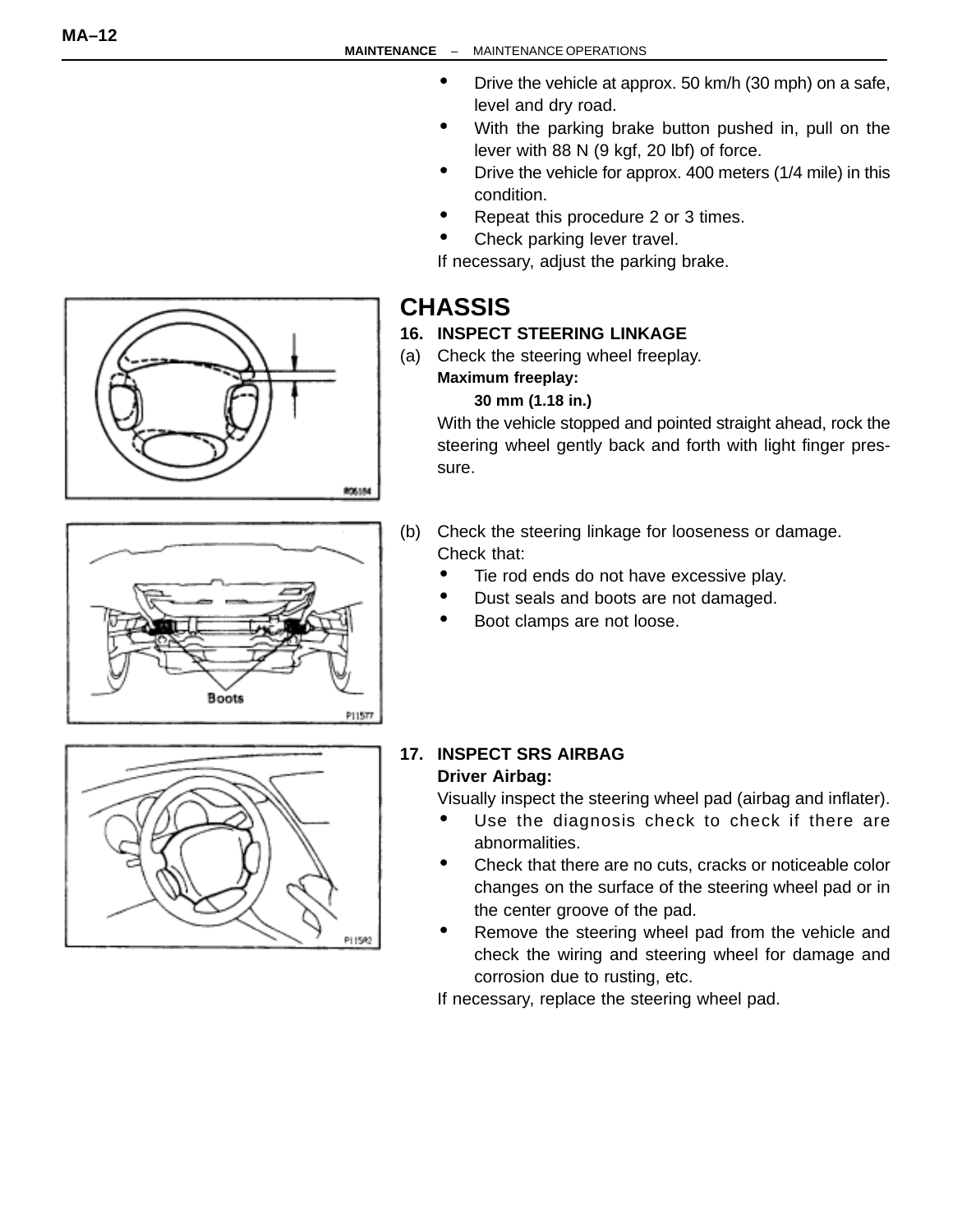

## **Front Passenger Airbag:**

Visually inspect the front passenger airbag assembly (airbag and inflater).

- Use the diagnosis check to check if there are abnormalities.
- Check that there are no cuts, cracks or noticeable color changes in the front passenger airbag door.
- Remove the front passenger airbag assembly from the vehicle and check the wiring and front passenger airbag door for damage and corrosion due to rusting, etc.

If necessary, replace the front passenger airbag assembly. **CAUTION:**

- **For removal and replacement of the steering wheel pad or front passenger airbag assembly, see RS section and be sure to perform the operation in the correct order.**
- **Before disposing of the steering wheel pad or front passenger airbag assembly must first be deployed by using SST (See RS section).**

#### **18. INSPECT STEERING GEAR HOUSING OIL**

Check the steering gear housing for oil leakage.

#### **19. INSPECT BALL JOINTS AND DUST COVERS**

(a) Inspect the ball joints for excessive looseness.

- Jack up the front of the vehicle and support it with stands.
- Make sure the front wheels are in a straight–ahead position, and depress the brake pedal.
- Jack up the lower suspension arm until there is about half a load on the front coil spring.
- Move the front wheel up and down and check that the ball joint has no excessive play.

#### **Maximum lower ball joint vertical play: 0.3 mm (0.012 in.)**

If the play is greater than maximum, replace the ball joint. (b) Visually check the dust covers for damage.

**20. INSPECT TRANSMISSION OIL (FLUID) AND DIFFERNTIAL OIL**

Visually check the transmission and differential for oil (fluid) leakage.

If leakage is found, check for the cause and repair.



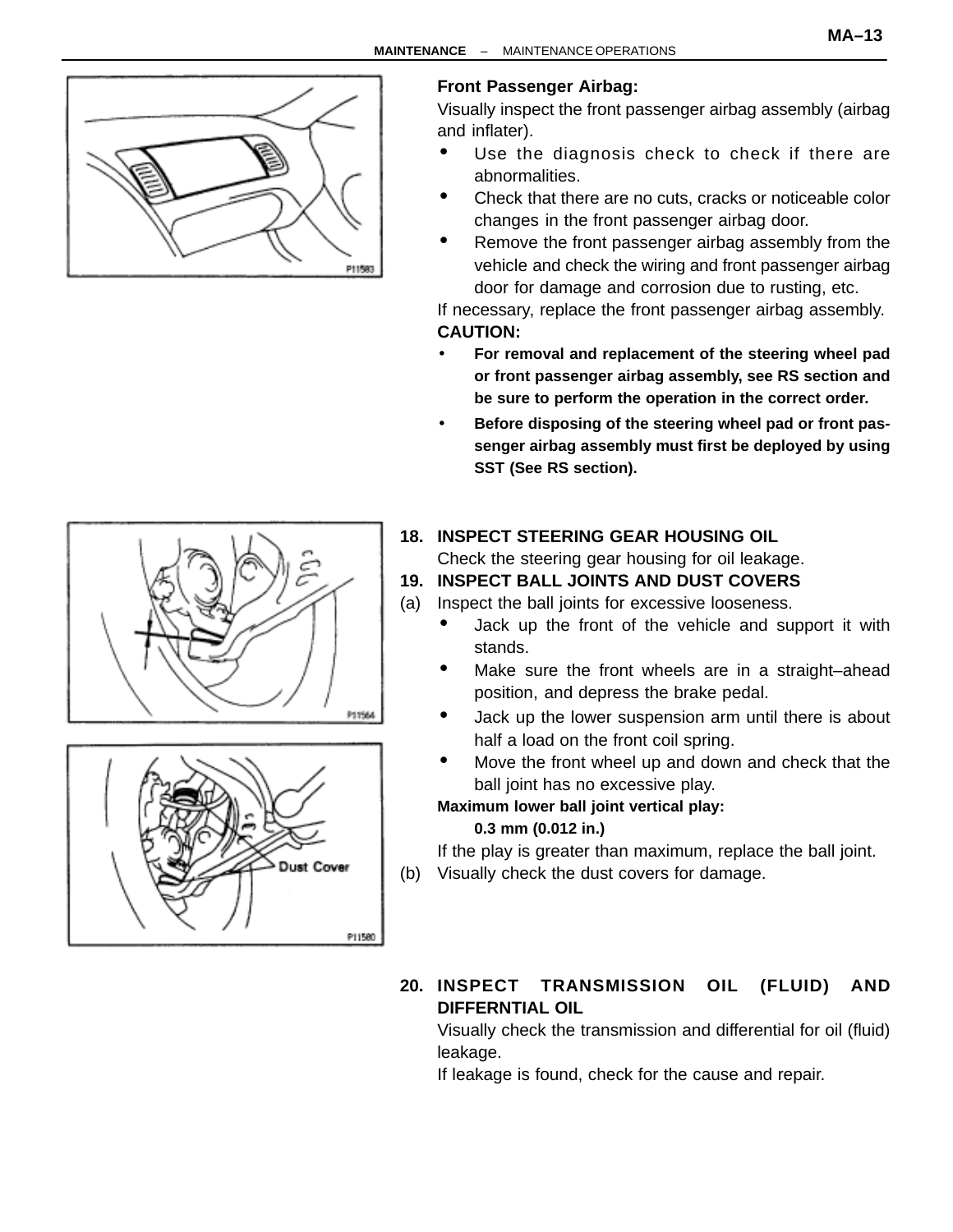

**21. REPLACE TRANSMISSION OIL (FLUID) AND DIFFERENTIAL OIL**

#### **A. Replace manual transmission oil**

- (a) Remove the filler and drain plugs, and drain the oil.
- (b) Reinstall the drain plug securely.
- (c) Add fresh oil untill it begins to run out of the filler hole. **Transmission oil:**

**2JZ–GE**

**Oil grade**

**API GL–5**

**Viscosity**

#### **SAE 75W–90**

- **Capacity**
	- **2.6 liters (2.7 US qts, 2.3 lmp. qts)**
- **2JZ–GTE**

**Oil**

**Castle gear oil V160**

**Capacity**

**1.8 liters (1.9 US qts, 1.6 lmp. qts)**

#### **B. Replace automatic transmission fluid**

- (a) Remove the drain plug, and drain the fluid.
- (b) Clean the drain plug.
- (c) Reinstall the drain plug securely.



Id I

(d) With the engine OFF, add new fluid through the dip–stick tube.

**Transmission fluid:**

**2JZ–GE**

**Fluid type**

**ATF DEXRON**® **II or equivalent**

**Drain and refill capacity**

**1.6 liters (1.7 US qts, 1.4 lmp. qts)**

**2JZ–GTE**

**ND7390** 

**Fluid type**

**ATF type T–II or equivalent**

**Drain and refill capacity**

**1.9 liters (2.0 US qts, 1.7 lmp. qts)**

- (e) Start the engine and shift the selector into all positions from "P" through "L", and then shift into "P" position.
- (f) With the engine idling, check the fluid level. Add fluid up the "COOL" range on the dipstick.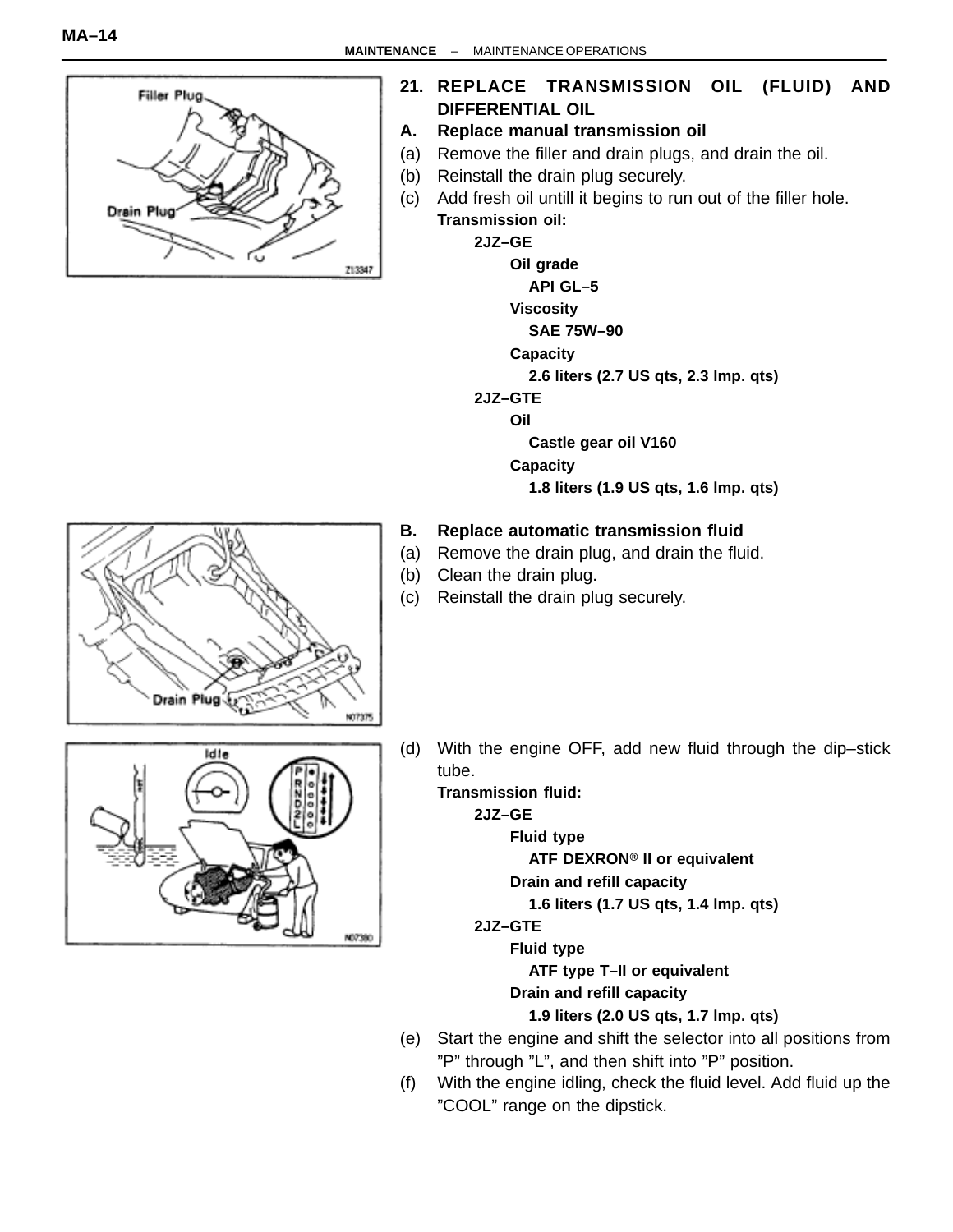



(g) Check that the fluid level is in the "HOT" range at the normal operating temperature (70–80°C (158–176°F)) and add as necessary.

**NOTICE: Do not overfill.**

- **C. Replace differential oil**
- (a) Remove the filler and drain plugs, and drain the oil.
- (b) Clean the drain plug.
- (c) Reinstall the drain plug securely.
- (d) Add new oil until it begins to run out of the filler hole. **Differential oil:**

#### **Oil grade**

#### **API GL–5**

**Viscosity**

**Above–18**°**C (0**°**F) SAE 90**

**Below–18**°**C (0**°**F) SAE 80W–90 or 80W**

#### **Capacity**

**1.35 liters (1.43 US qts, 1.19 lmp. qts)**

(e) Reinstall the filler plug securely.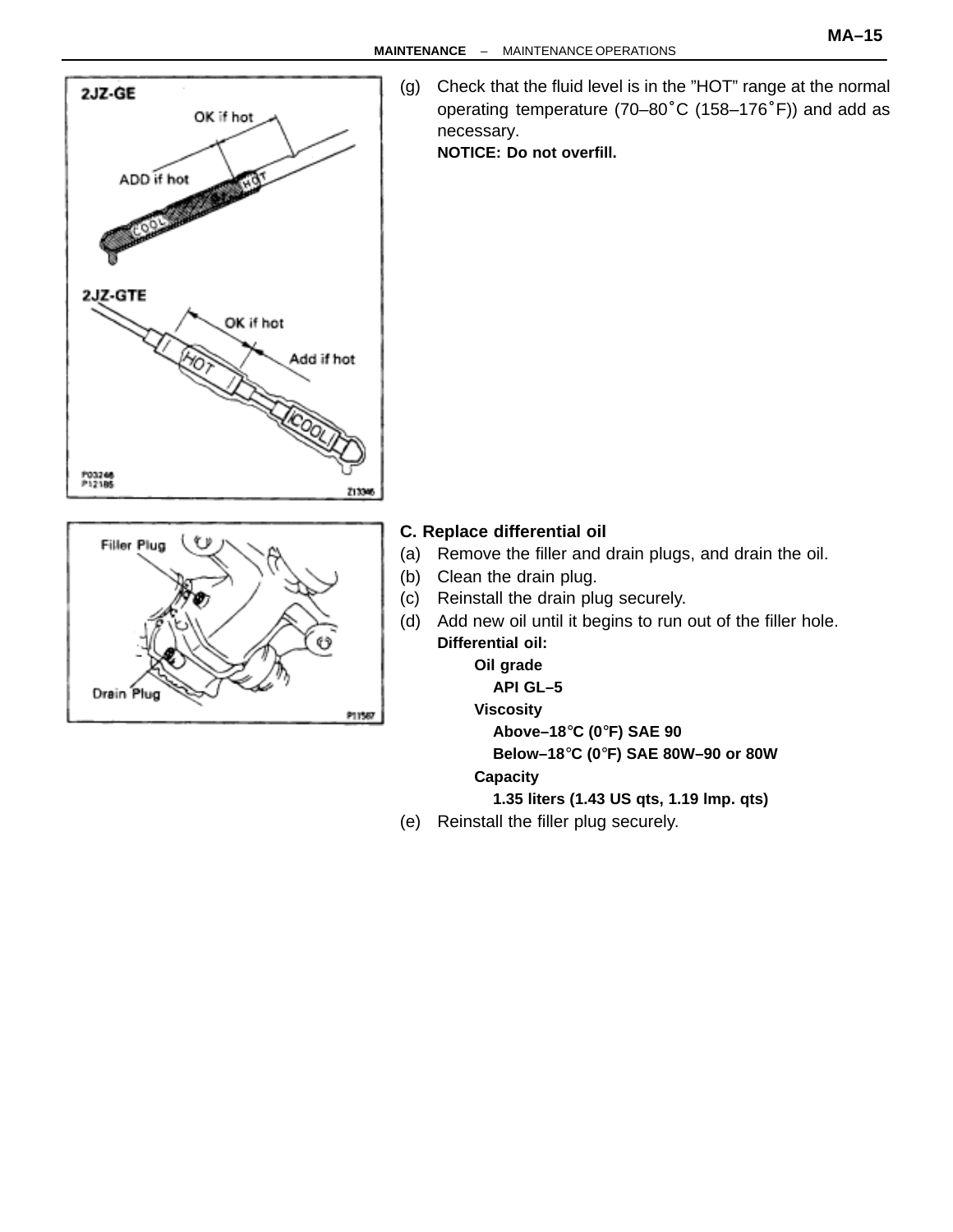

175 N-m

N07516

#### **22. TIGHTEN BOLTS AND NUTS ON CHASSIS AND BODY**

Tighten the following parts:

- Front seat–to–body mounting bolts
- **Torque: 37 N**⋅**m (375 kgf**⋅**cm, 27 ft**⋅**lbf).**

• Front suspension member–to–body mounting bolt

**Torque:**

**Front side**

**125 N**⋅**m (1,280 kgf**⋅**cm, 92 ft**⋅**lbf)**

**Rear side**

#### **200 N**⋅**m (2,040 kgf**⋅**cm, 148 ft**⋅**lbf)**

- Rear suspension member–to–body mounting bolts.
- **Torque: 175 N**⋅**m (1,790 kgf**⋅**cm, 129 ft**⋅**lbf)**
- Rear suspension member rear cushion–to–body mounting bolts

**Torque: 58 N**⋅**m (590 kgf**⋅**cm, 43 ft**⋅**lbf)**

#### **23. BODY INSPECTION**

- (a) Check the body exterior for dents, scratches and rust.
- (b) Check the underbody for rust and damage.

If necessary, replace or repair.

#### **24. ROAD TEST**

214727

- (a) Check the engine and chassis for abnormal noises.
- (b) Check that the vehicle does not wander or pull to one side.
- (c) Check that the brakes work properly and do not drag.
- (d) Perform setting of the parking brake shoes and drum.

#### **25. FINAL INSPECTION**

- (a) Check the operation of the body parts:
	- Hood Auxiliary catch operates properly Hood locks securely when closed
	- Front and rear doors Door locks operate properly Doors close properly
	- Luggage compartment door
	- Door lock operates properly
	- **Seats**

Seat adjusts easily and locks securely in any position Front seat back locks securely in any position Folding–down rear seat backs lock securely

- (b) Be sure to deliver a clean car. Especially check:
	- Steering wheel
	- Shift lever knob
	- All switch knobs
	- Seats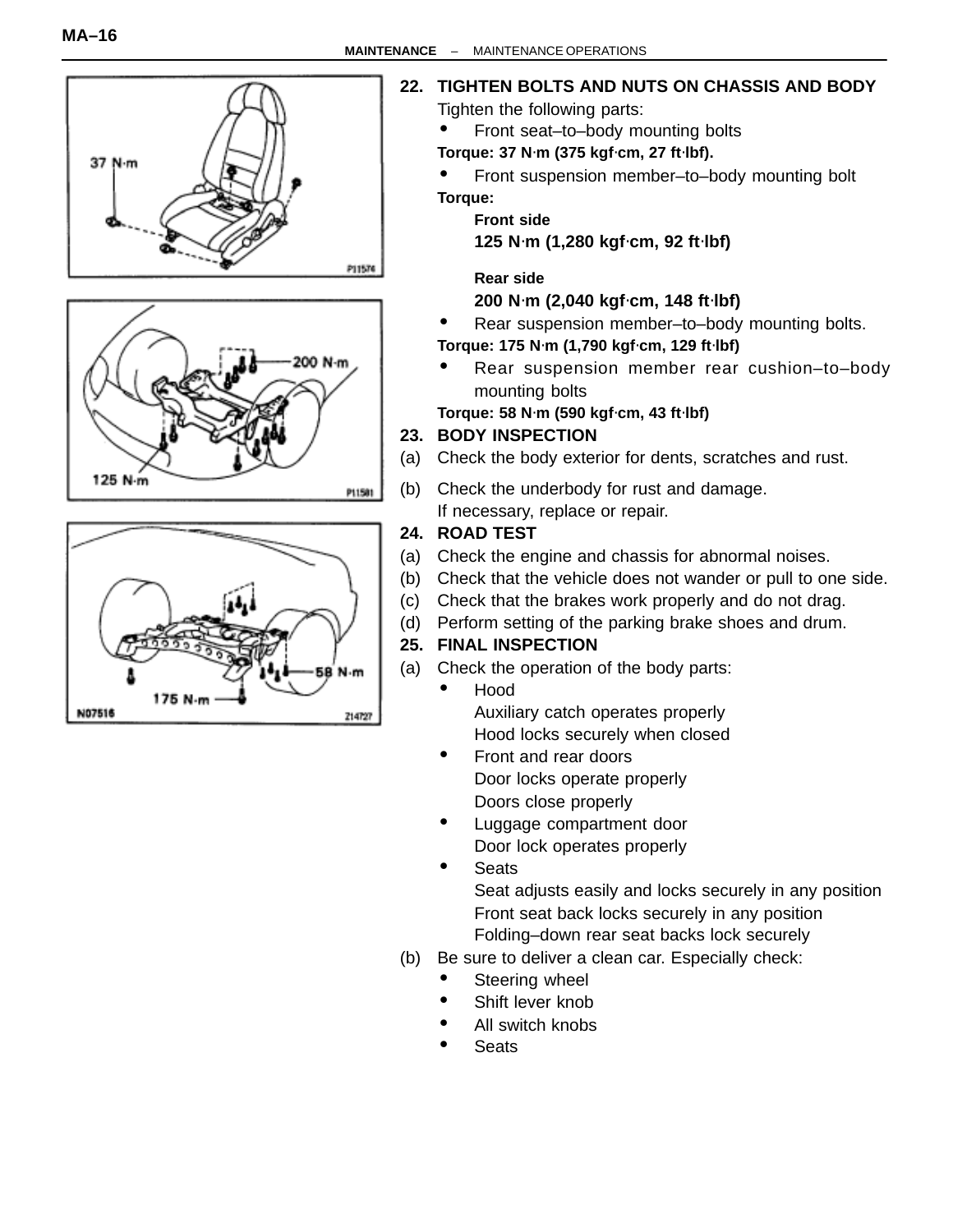## **GENERAL MAINTENANCE**

There are some maintenance and inspection items which are considered to be the owner's responsibility. They can be performed by the owner or be can have them done at a service shop. These items include those which should be checked on a daily basis, those which, in most cases, do not require (special) tools and those which are considered to be reasonable for the owner to perform. Items and procedures for general maintenance are as follows:

## **OUTSIDE VEHICLE**

#### **1. TIRES**

- (a) Check the pressure with a gauge. Adjust if necessary.
- (b) Check for cuts, damage, uneven or excessive wear.

#### **2. WHEEL NUTS**

When checking the tires, check the nuts for looseness or for missing nuts. If necessary, tighten them.

#### **3. WINDSHIELD WIPER BLADES**

Check for wear or cracks whenever they do not wipe clean. Replace if necessary.

#### **4. FLUID LEAKS**

- (a) Check underneath for leaking fuel, oil, water or other fluid.
- (b) If you smell gasoline fumes or notice any leak, have the cause found and corrected.

#### **5. DOORS AND ENGINE HOOD**

- (a) Check that all doors including the trunk lid operate smoothly, and that all latches lock securely.
- (b) Check that the engine hood secondary latch secures the hood from opening when the primary latch is released.

## **INSIDE VEHICLE**

#### **6. LIGHTS**

- (a) Check that the headlights, stop lights, tail–lights, turn signal lights, and other lights are all working.
- (b) Check the headlight aiming.

#### **7. WARNING LIGHT AND BUZZERS**

Check that all warning lights and buzzers function properly.

### **8. HORN**

Check that it is working.

**9. WINDSHIELD GLASS** Check for scratches, pits or abrasions.

#### **10. WINDSHIELD WIPER AND WASHER**

- (a) Check operation of the wipers and washer.
- (b) Check that the wipers do not streak.

#### **11. WINDSHIELD DEFROSTER**

Check that the air comes out from the defroster outlet when operating the heater air conditioner at defroster mode.

#### **12. REAR VIEW MIRROR**

Check that it is mounted securely.

#### **13. SUN VISORS**

Check that they move freely and are mounted securely.

#### **14. STEERING WHEEL**

Check that it has the specified freeplay. Be alert for changes in steering condition, such as excessive steering effort, excessive freeplay or strange noise.

#### **15. SEATS**

- (a) Check that all front seat controls such as seat adjusters, seatback recliner, etc. operate smoothly.
- (b) Check that all latches lock securely in any position.
- (c) Check that the locks hold securely in any latched position.
- (d) Check that the head restraints move up and down smoothly and that the locks hold securely in any latched position.
- (e) For folding–down rear seat backs, check that the latches lock securely.

#### **16. SEAT BELTS**

- (a) Check that the seat belt system such as buckles, retractors and anchors operate properly and smoothly.
- (b) Check that the belt webbing is not cut, frayed, worn or damaged.

#### **17. ACCELERATOR PEDAL**

Check the pedal for smooth operation and uneven pedal effort or catching.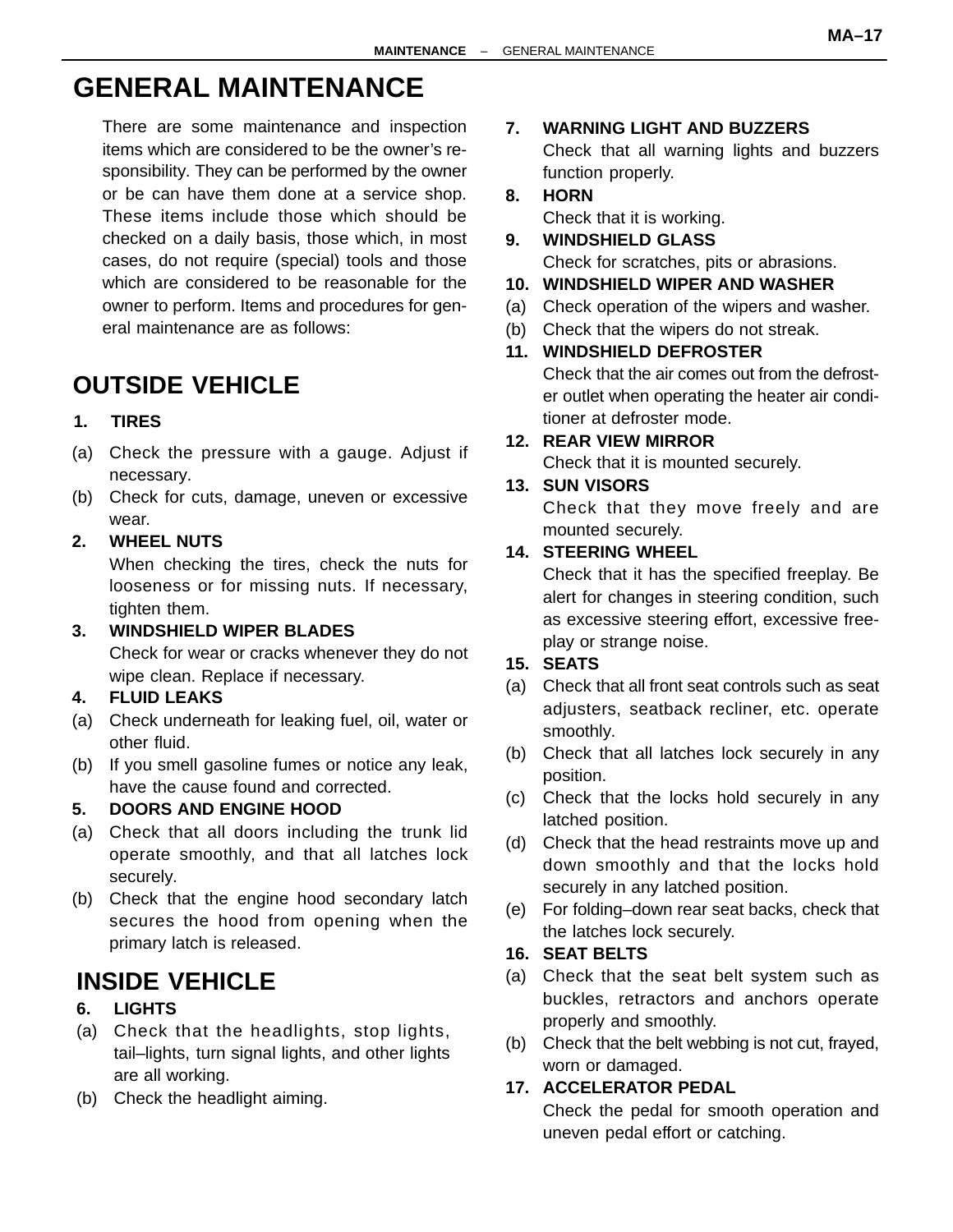#### **18. BRAKE PEDAL**

- (a) Check that pedal for smooth operation.
- (b) Check that the pedal has the proper reserve distance and freeplay.
- (c) Check the brake booster function.

#### **19. BRAKES**

At a safe place, check that the brakes do not pull to one side when applied.

#### **20. PARKING BRAKE**

- (a) Check that the pedal has the proper travel.
- (b) On a safe incline, check that the vehicle is held securely with only the parking brake applied.
- **21. AUTOMATIC TRANSMISSION PARK MECHANISM**
- (a) Check the lock release button of the selector lever for proper and smooth operation.
- (b) On a safe incline, check that the vehicle is held securely with the selector lever in the "P" position and all brakes released.

## **UNDER HOOD**

**22. WINDSHIELD WASHER FLUID** Check that there is sufficient fluid in the tank.

#### **23. ENGINE COOLANT LEVEL** Check that the coolant level is between the LEVEL lines on the see–through reservoir at normal temperature (20°C (68°F)).

#### **24. RADIATOR AND HOSES**

- (a) Check that the front of the radiator is clean and not blocked with leaves, dirt or bugs.
- (b) Check the hoses for cracks, kinks, rot or loose connections.

#### **25. BATTERY ELECTROLYTE LEVEL**

Check the indicator.

When the indicator color is blue, the condition is satisfactory. A red color indicates that distilled water must be added, and white indicates that charging is necessary.

#### **26. BRAKE FLUID LEVEL**

Check that the brake fluid level is near the upper level line on the see–through reservoir.

#### **27. ENGINE DRIVE BELT**

Check drive belt for fraying, cracks, wear or oil contamination.

#### **28. ENGINE OIL LEVEL**

Check that level on the dipstick with the engine turned off.

#### **29. POWER STEERING FLUID LEVEL** Check the level on the dipstick. The level should be in the "HOT" or "COLD" range depending on the fluid temperature.

- **30. AUTOMATIC TRANSMISSION FLUID LEVEL**
- (a) Park the vehicle on a level surface.
- (b) With the engine idling and the parking and foot brake applied, shift the selector into all positions from "P" to "L", and then shift into "P" position.
- (c) Turn and pull out the dipstick and wipe off the fluid with a clean rag. Re–insert the dipstick fully and check that the fluid level is in the "HOT" range.
- (d) Perform this check with the fluid at normal driving temperature (70–80°C (158–176°F)). If the level is at the low side, add fluid. **NOTICE: Do not overfill.**

HINT: Wait about 30 minutes before checking the fluid level after extended driving at high speeds in hot weather, driving in heavy traffic or with a trailer.

#### **31. EXHAUST SYSTEM**

Visually inspect for cracks, holes or loose supports.

If any change in the sound of the exhaust or smell of the exhaust fumes is noticed, have the cause located and correted.